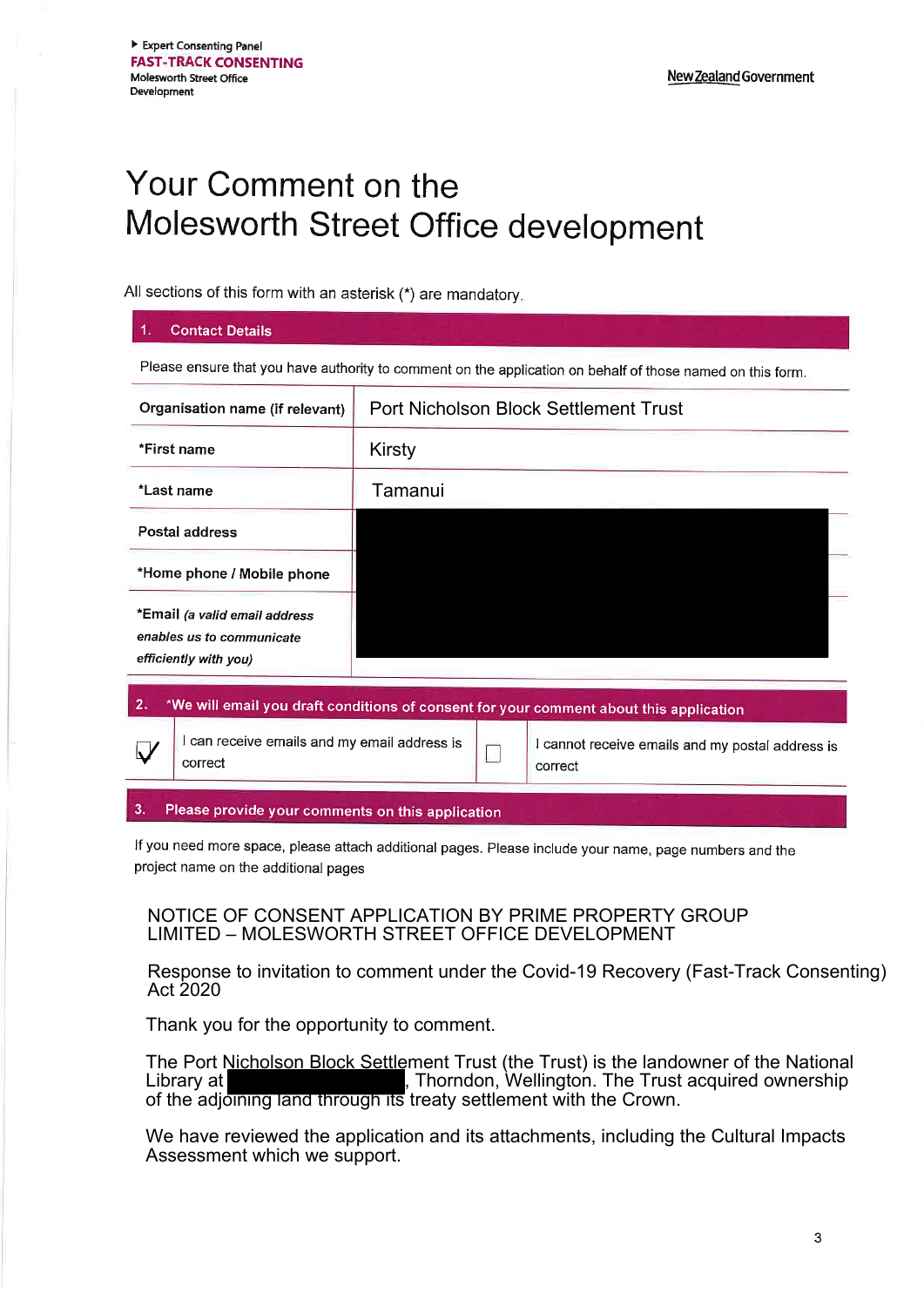Given the rich cultural history attached to the land upon which the development is proposed, the Trust seeks to ensure that the mana of Pipitea Pa, which has been significantly restored, is retained for future generations. This could be achieved as follows:

. By displaying pou whenua / other cultural structures and artwork to represent Mana Whenua; and

. Installing information posts / signage to inform the public of the cultural history of the site.

The Trust would be willing to assist with the matters listed above, including appropriate displays to be used and their placement. The Trust would also seek to ensure that any informati on or signage is consistent with the history of Pipitea Pa as it has been captured by the Cultural Impacts Assessment.

We look forward to reviewing the draft set of conditions.

Ngā mihi,

 $\measuredangle$ 

Kirsty Tamanui **General Manager, Business and Operations** Port Nicholson Block Settlement Trust

(see also cover letter)

Thank you for your comments